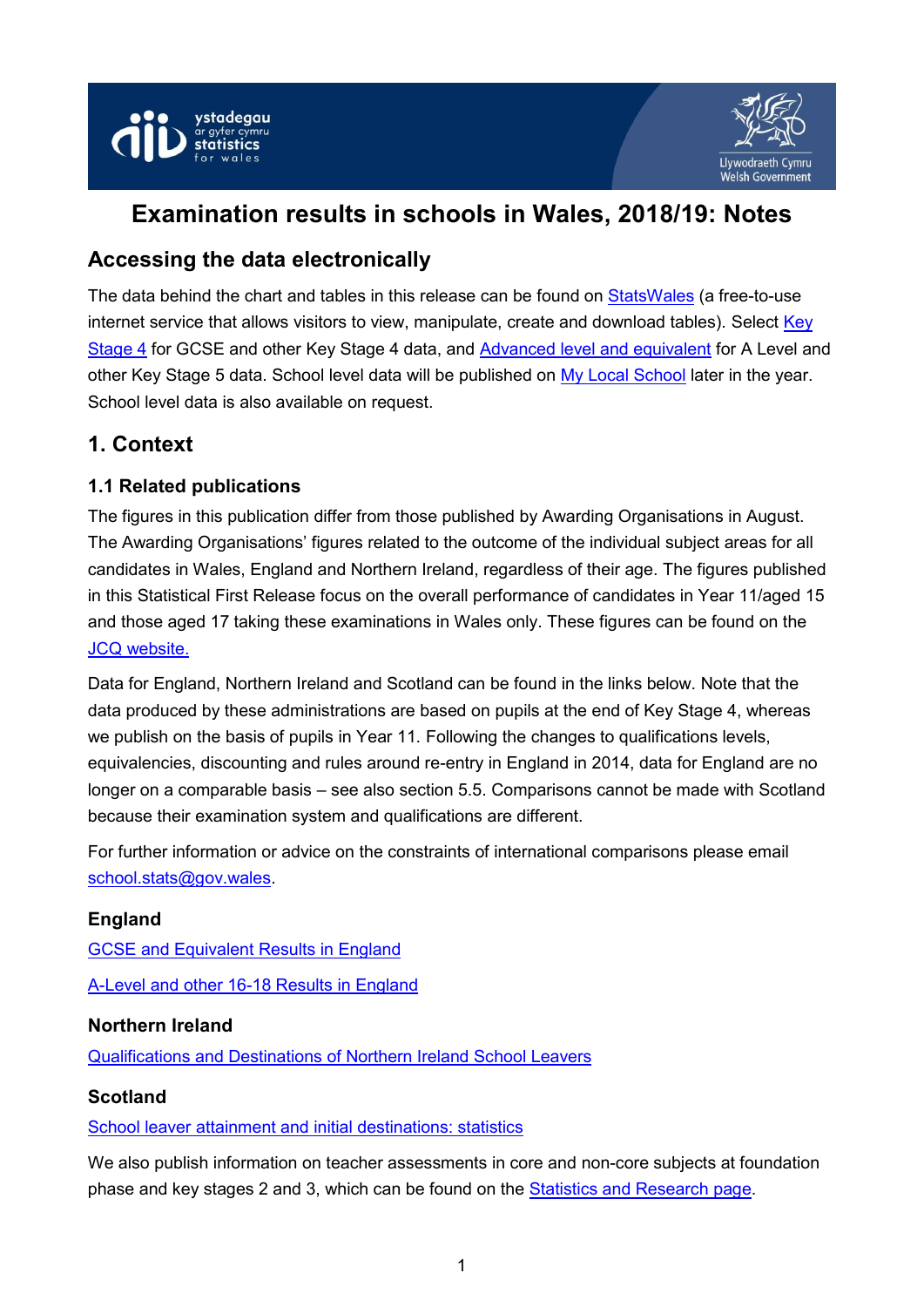## **2. Data source**

The statistics are collated from a number of awarding organisations over the summer. The following awarding organisations provided data for this release:

ABC Awards, Agored Cymru, AQA, ASDAN, Associated Board of the Royal Schools of Music (ABRSM), British Computer Society (BCS), British Safety Council (BSC), CACHE, City and Guilds, CCEA, Cambridge International Examinations (CIE), Chartered Institute of Environmental Health (CIEH), C Skills, EMTA Awards Ltd (EAL), ILM, IMI Awards Ltd (IMIAL), LIBF, NCFE, National Open College Network (NOCN), OCR, Pearson (Edexcel/EDI), Prince's Trust, Rock School Ltd (RSL), Sports Leaders UK, VTCT, WJEC.

## **3. Definitions**

## **3.1 Coverage**

The statistics in this release cover all maintained schools in Wales. Only results for pupils who are in Year 11 and pupils aged 17 received from the awarding organisations listed above are included. Examinations taken at an earlier age are also included. Any examinations achieved before the pupil is in Year 11 will be held back and included in the school year in which the pupil enters Year 11. Note that the information in this release relates to all schools for Wales figures.

Only qualifications awarded up to the 31 August are included. New awards after that date, as well as any re-sits or re-marks after that date, are not included.

Up to 2005/06, the statistics include GCSEs, GCSE short course, GNVQs and NVQs only. From 2006/07, the statistics include all qualifications approved for pre-16 or 16-18 use in Wales. The introduction of the wider definition has meant the inclusion of a larger range of qualifications and thus an increase in the headline indicators of performance. [An explanation of the different types of](https://www.gov.uk/what-different-qualification-levels-mean)  [qualifications can be found from the Gov.UK website.](https://www.gov.uk/what-different-qualification-levels-mean)

### **3.2 Interim performance measures**

New interim performance measures have been introduced for 2018/19. Each measure takes a pupils grade and converts it into a point score. The mean value for the entire cohort is then used as the measure.

| Grade | <b>Point Score</b> | Grade | <b>Point Score</b> |
|-------|--------------------|-------|--------------------|
| $A^*$ | 58                 | D     | 34                 |
| Α     | 52                 | Е     | 28                 |
| B     | 46                 | F     | 22                 |
| C.    | 40                 | G     | 16                 |

The following table presents the point score for an achieved grade of a volume 1 GCSE, used to calculate the Subject Specific Point Scores and the Capped 9 score (Interim Measure Version).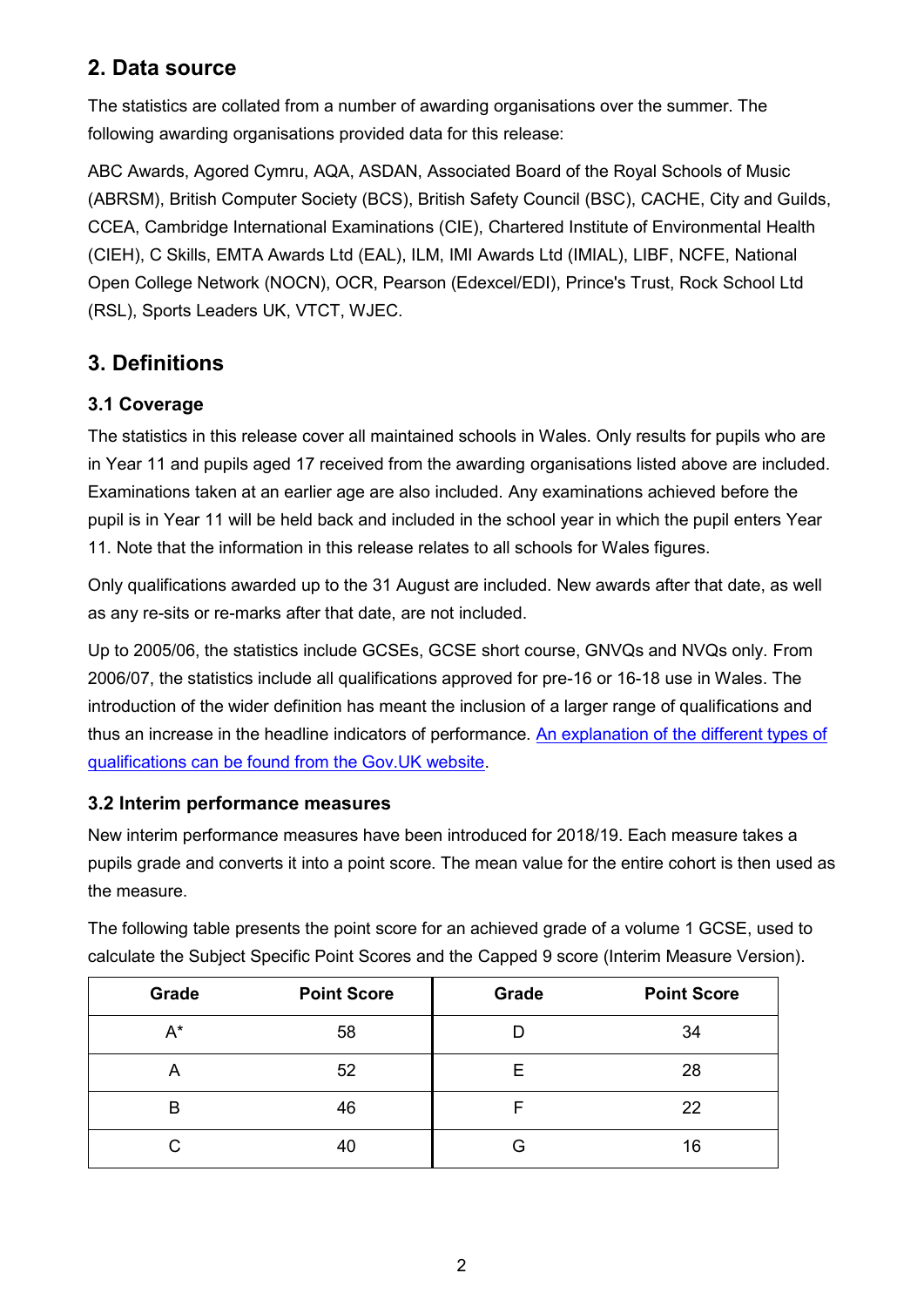The Capped 9 score (Interim Measure Version) is calculated using the best 9 results for each pupil, with subject specific requirements in Literacy, Numeracy and Science. Further information on how [the Capped 9 score \(Interim Measure Version\) is calculated.](https://gov.wales/capped-9-points-score-interim)

### **3.3 Discounting**

An examination is discounted when a pupil achieves a higher grade or higher level qualification in the same subject group. If a qualification is discounted then it does not count towards the statistics published in this release, or in any other official statistics published by the Welsh Government. We discount similar qualifications within the following subject groups:

**Group 1:** Entry level qualifications, GCSE short course, full GCSE, vocational double award **GCSEs** 

**Group 2:** AS level, vocational double AS level, A level, vocational double A level, AS Vocational Certificate of Education, Advanced Vocational Certificate of Education, Advanced Vocational Certificate of Education double award

**Group 3:** Free standing maths qualifications

**Group 4:** Key skills

**Group 5:** The Award in Digital Applications (AiDA), the Certificate in Digital Applications (CiDA), the Extended Certificate in Digital Applications (CiDA+) and the Diploma in Digital Applications (DiDA).

**Group 6:** NVQs

**Group 7:** BTECs and other qualifications

**Group 8:** the Welsh Baccalaureate

### **3.4 Performance of pupils eligible for FSM**

Since 2014/15, this release has included a table which shows the key indicators for pupils at Key Stage 4 by FSM eligibility (table 2). In previous years this data has been published in the January or March as part of the '[Achievement and entitlement to free school meals](https://gov.wales/achievement-and-entitlement-free-school-meals)' statistical release.

From this year onwards, subject specific indicators for FSM eligible pupils will also be provided in table 2.

The [Rewriting the Future Report,](https://gov.wales/rewriting-future-raising-ambition-and-attainment) issued in June 2014, uses the numbers of pupils eligible for free school meals achieving various measures at the end of Key Stage 4 as one of the key performance indicators. These data can be found in table 2 of this bulletin.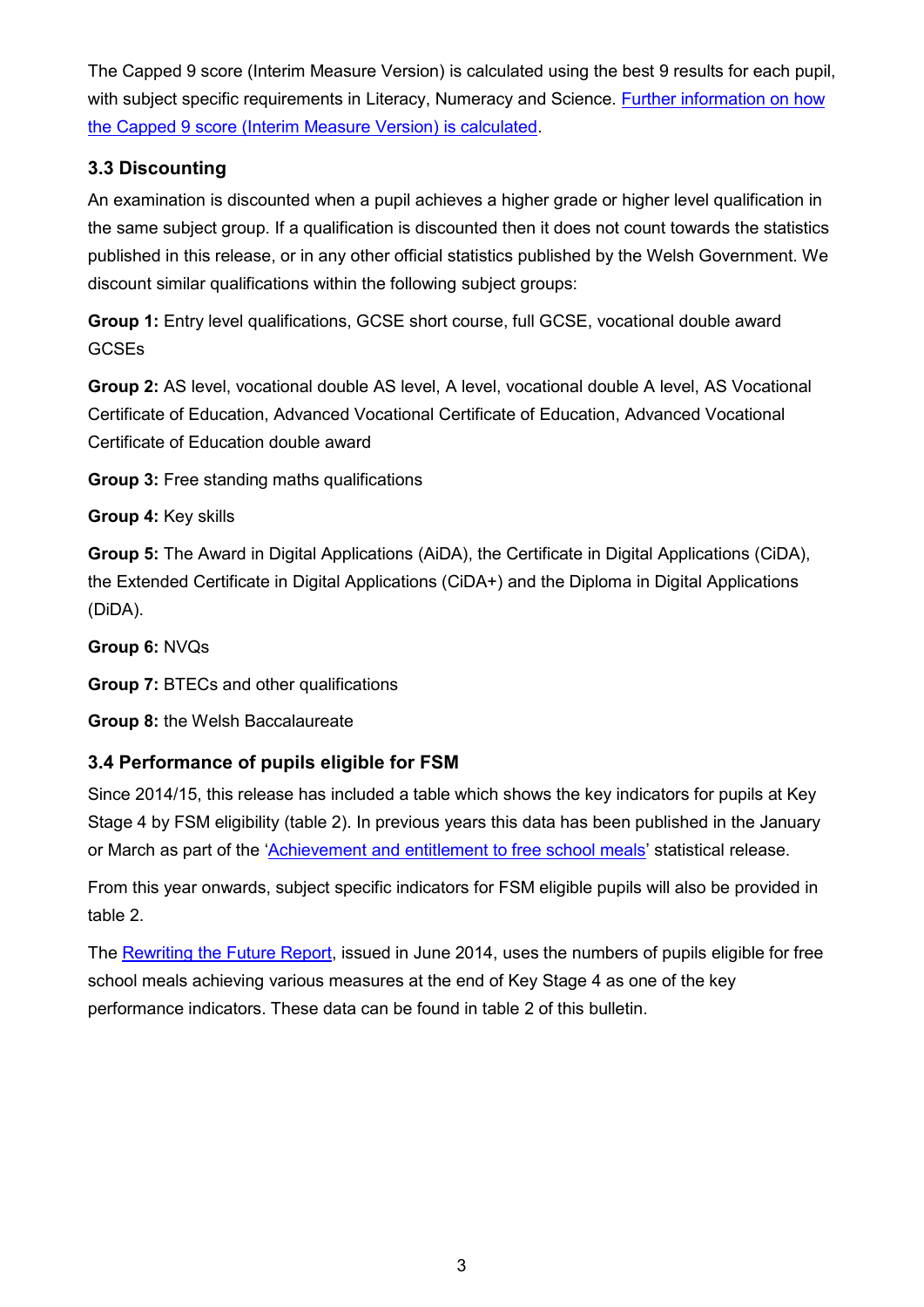#### **3.5 Changes in this release**

#### **New Key Stage 4 Headline Measures**

A new set of interim headline measures have been introduced for 2018/19. The interim performance measures are made up of five headline measures, all based on points scores:

- Capped 9 score (Interim Measure Version)
- Literacy measure
- Numeracy measure
- Science measure
- Welsh Baccalaureate Skills Challenge Certificate measure

#### **Capped 9 score (Interim Measure Version)**

The Capped 9 score (Interim Measure Version) calculates the average of the scores for the best awards for all individual learners in the cohort, capped at a specified volume of GCSEs or equivalent qualifications. As with the previous version of the Capped 9, the interim measures version is capped at a total volume of nine GCSEs or equivalent qualifications (referred to as 'slots' throughout this document):

Three of the nine slots require the awards of specific subjects and qualifications to contribute any points towards the measure. These slots are each one GCSE in size, specifying requirements in Literacy, Numeracy and Science (GCSEs only) and taking the best grade achieved for each slot from the relevant qualifications.

The remaining six slots will reflect the points attached to each learner's best remaining six qualifications (excluding those awards that are contributing towards the three subject-specific slots described above).

This differs from the previous version of the Capped 9 score, which had five specified slots: one for Welsh/English (language qualifications only from 2017), one for mathematics – numeracy, one for mathematics and two for science. This left only four slots open to local choice. The specified nature of the measure had led to a narrowing of the curriculum choices in some schools, which is not in the best interest of the individual learners. [A breakdown of the interim Capped 9 score \(Interim](https://gov.wales/capped-9-points-score-interim)  [Measure Version\) and an explanation of the method used to calculate this measure.](https://gov.wales/capped-9-points-score-interim)

#### **Subject Performance Measures (Literacy, Numeracy and Science)**

In addition to being a core slot of the Capped 9 score (Interim Measure Version), Literacy, Numeracy and Science are also standalone performance measures. They are each one GCSE in size.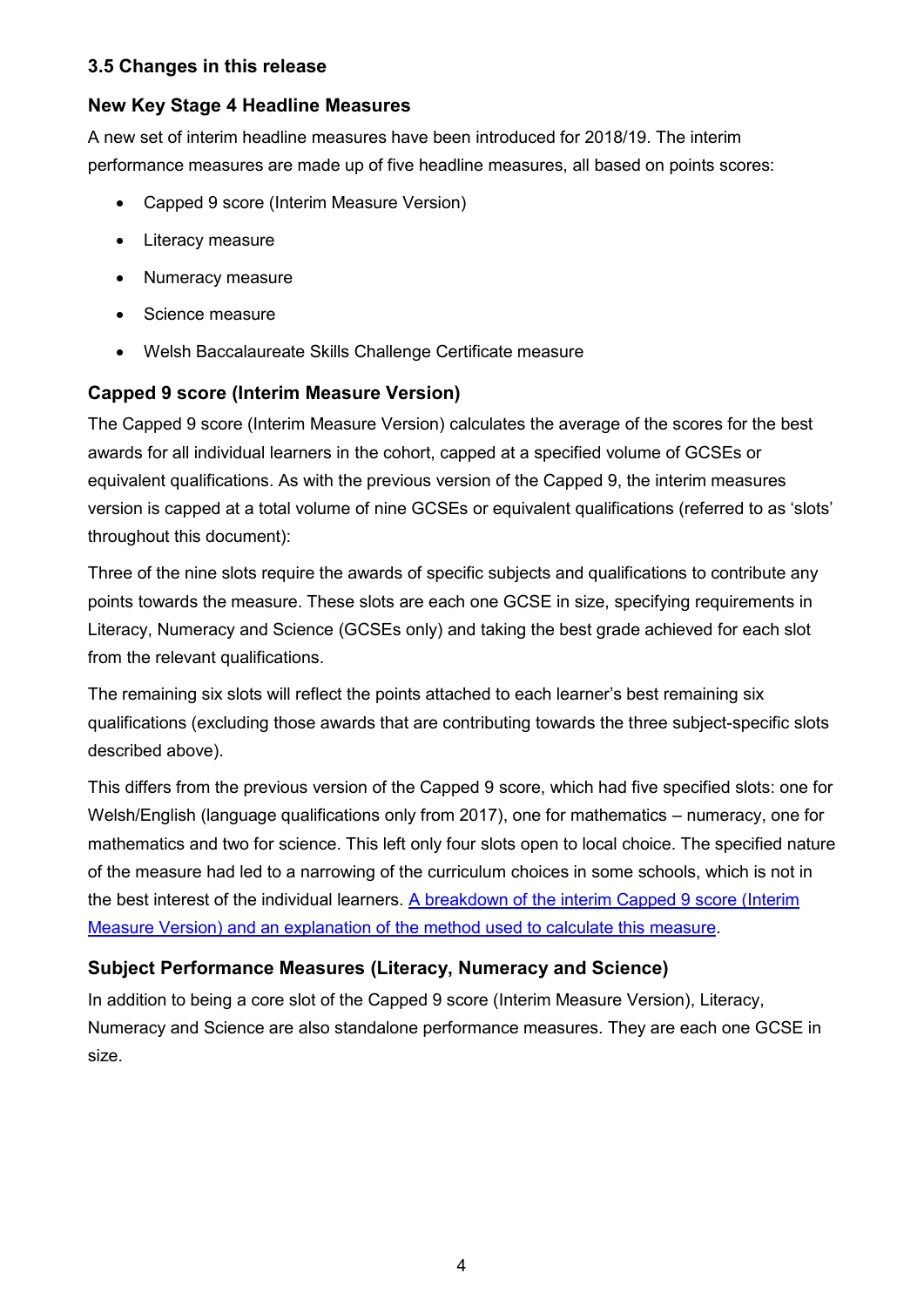Each of these measures calculate the average of the scores for all individual learners in the cohort, taking the best grade from any of the applicable GCSE qualifications awarded to a learner. These qualifications are listed below.

#### Literacy:

- GCSE English Language
- GCSE Welsh Language (first language only)
- GCSE English Literature
- GCSE Welsh Literature

#### Numeracy:

- GCSE Mathematics
- GCSE Mathematics Numeracy

#### Science:

- GCSE Biology
- GCSE Chemistry
- **•** GCSE Physics
- GCSE Science (Double Award)
- GCSE Applied Science (Double Award)
- GCSE Applied Science (Single Award)

### **The Welsh Baccalaureate Skills Challenge Certificate measure**

The Welsh Baccalaureate Skills Challenge Certificate measure calculates the average of the scores for the Welsh Baccalaureate Skills Challenge Certificate awards for all individual learners in the cohort, whether it is the Foundation (Level 1) or the National (Level 2) award:

- Foundation Skills Challenge Certificate (Welsh Baccalaureate)
- National Skills Challenge Certificate (Welsh Baccalaureate)

### **Multiple Entry Changes**

From 2018/19, only the results of the first awarding of a complete qualification (including vocational qualifications) will count towards performance measures.

This change encourages schools to enter learners when schools are confident they are ready to gain their best possible result. It does not prevent a learner resitting should a school or learner wish to attempt to improve their results, but the resit result would not count towards school performance measures, even if the outcome is higher.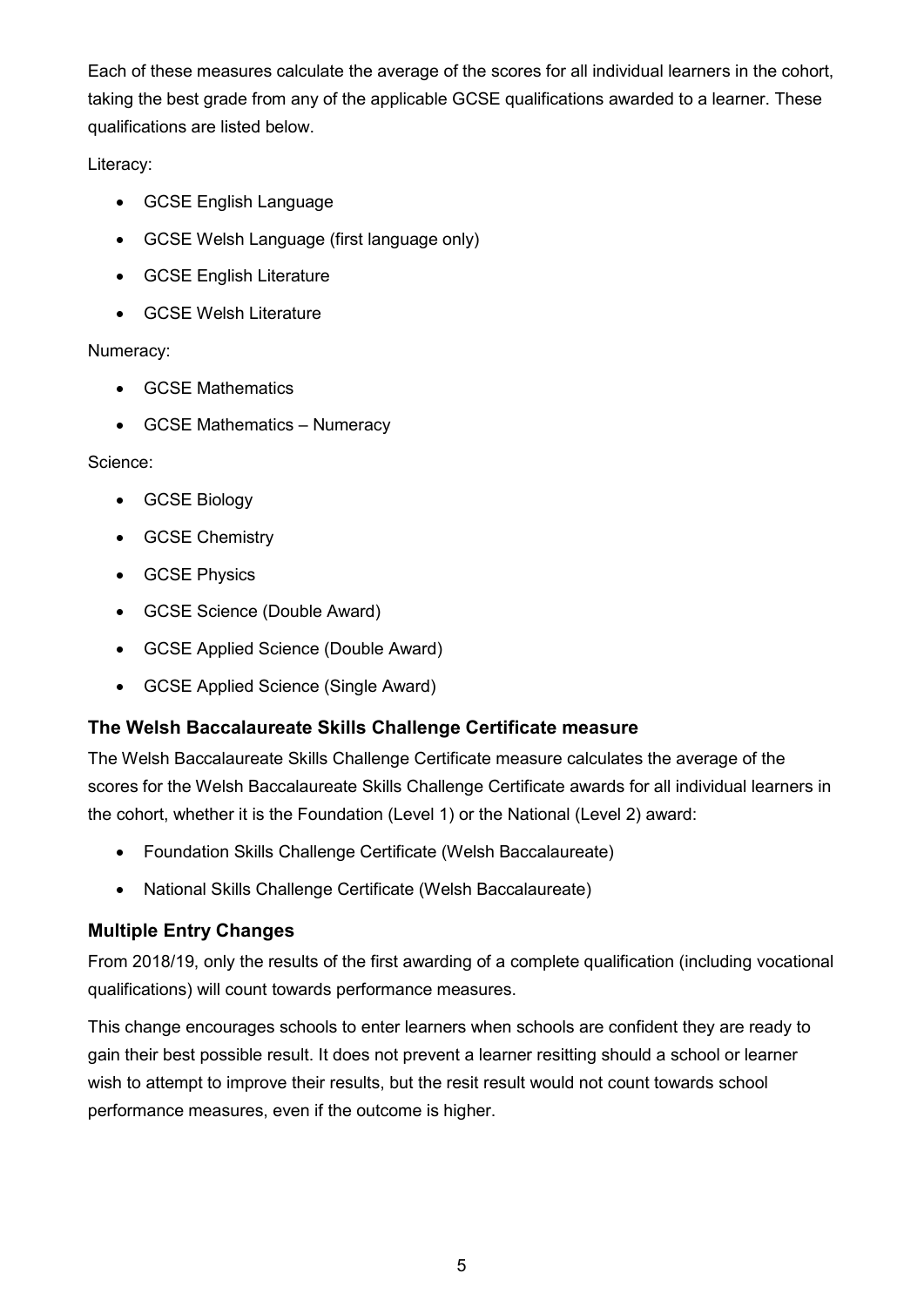The table below shows the effect of this change on the interim performance measures, with the exception of the Capped 9 score (Interim Measure Version) which will be covered in the final publication.

| <b>Measure</b>                      | <b>Points score</b><br>with first entry | <b>Points score</b><br>with best entry | <b>Difference</b><br>(points score) |
|-------------------------------------|-----------------------------------------|----------------------------------------|-------------------------------------|
| Literacy                            | 39.0                                    | 39.0                                   | 0.0                                 |
| Numeracy                            | 37.1                                    | 37.4                                   | $-0.3$                              |
| Science                             | 36.8                                    | 36.8                                   | 0.0                                 |
| <b>Skills Challenge Certificate</b> | 36.4                                    | 36.4                                   | 0.0                                 |

### **Changes in previous years**

From 2015/16, we moved to reporting school performance on a Year 11 cohort basis rather than for pupils aged 15 at the start of the year. The Year 11 cohort is based on the number of pupils who were registered as being on roll in Year 11 in the school on the day of the school census.

Before 2015/16, data was based on mainstream schools, special schools, independent schools and PRU's (Pupil Referral Units). We did not include those pupils who were educated other than at school (EOTAS) who did not attend a PRU. This additional EOTAS data has been included in the matching process and is therefore included in our results from 2015/16.

In 2015/16, a limit to the contribution value of non-GCSE qualifications to performance measures has been introduced. This means that any single level 1 or level 2 qualification will have a maximum equivalence value, in performance terms, of 2 GCSEs, applying to all measures.

The statistics in this release previously covered all maintained and independent schools in Wales. From 2015/16, independent schools have been removed from the Wales figures. This is due to fact that data are only collected on qualifications approved by the Welsh Government for use in schools. Independent schools can choose other qualifications which are not approved, such as iGCSEs, and these are not included in our figures. In addition, participation from independent schools in the school data checking exercises held during October to November tends to be low.

From 2017, a maximum of two vocational qualifications will count towards all threshold measures, depending on size of the qualification. Comparisons with previous years should be made with caution.

From 2017/18 onwards, vocational Science qualifications no longer count towards the core Science element of these performance measures. This includes the Capped 9 points score and the Level 2 Science measure.

From 2017/18 onwards, Essential Skills Wales and Wider Key Skills no longer hold a contribution value in Key Stage 4 measures.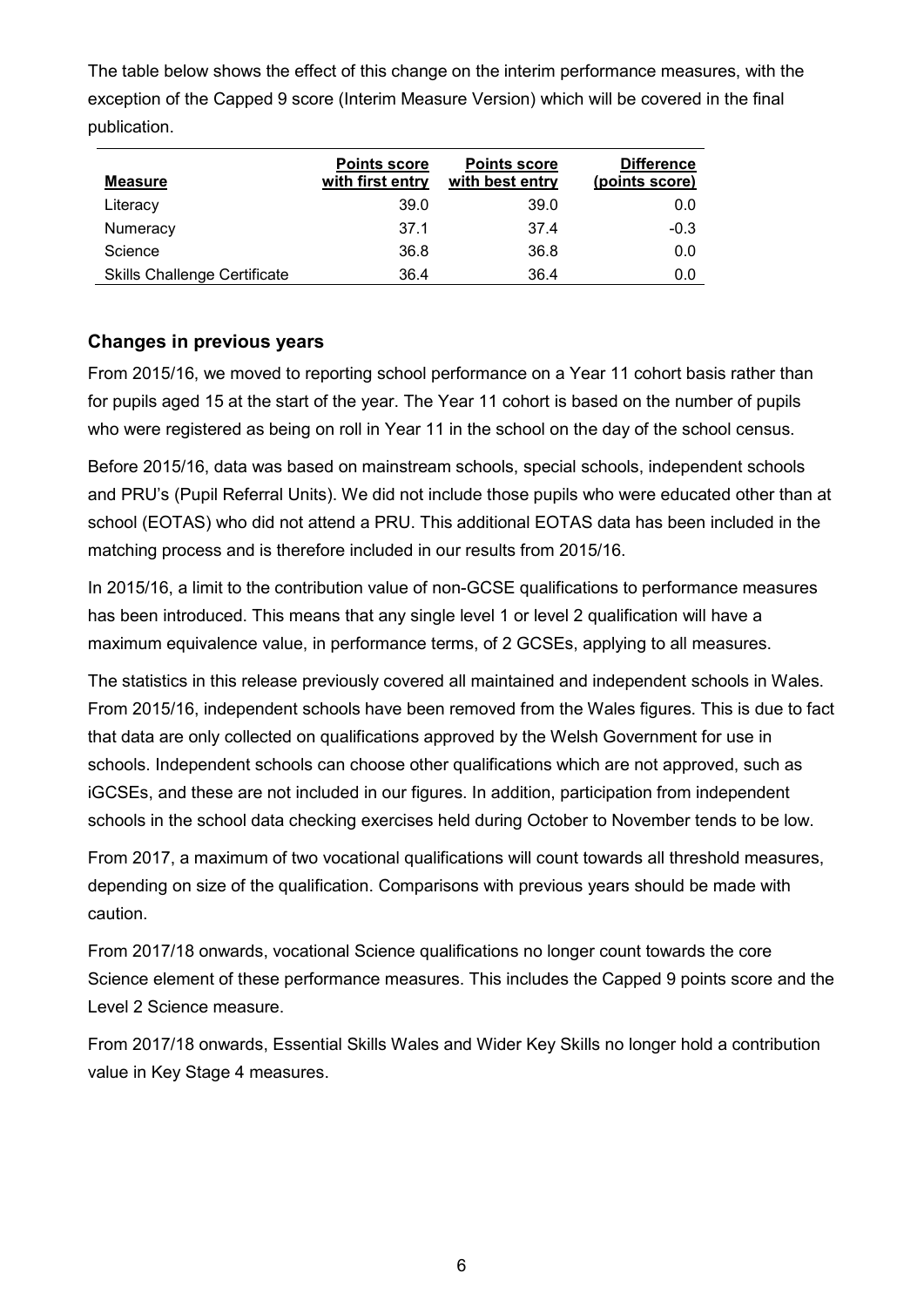## **4. Rounding and symbols**

In tables where figures have been rounded to the nearest final digit, there may be an apparent discrepancy between the sum of the constituent items and the total shown.

The following symbols have been used throughout the publication:

- (p) provisional
- percentages less than 0.5 but higher than zero
- . not applicable
- .. not available
- ~ not yet available
- \* figure is less than 5, or is based on a figure less than 5.

## **5. Key Quality Information**

This section provides a summary of information on this output against five dimensions of quality: Relevance, Accuracy, Timeliness and Punctuality, Accessibility and Clarity, and Comparability. It also covers specific issues relating to quality of 2016 data, and describes the quality management tool applied to this area of work.

#### **5.1 Relevance**

The statistics are used both within and outside the Welsh Government to monitor educational trends and as a baseline for further analysis of the underlying data. Some of the key users are:

- ministers and the Members Research Service in the National Assembly for Wales;
- the Department for Education and Skills in the Welsh Government;
- Estyn;
- other government departments;
- the research community;
- regional education consortia, Local Authorities and schools;
- students, academics and universities;
- individual citizens, private companies and the media.

These statistics are used in a variety of ways. Some examples of these are:

- monitoring education strategies such as *Rewriting the Future* and wider policy strategies such as the *Tackling Poverty action plan*;
- **e** general background and research;
- inclusions in reports and briefings;
- advice to Ministers:
- the all-Wales education core data packs: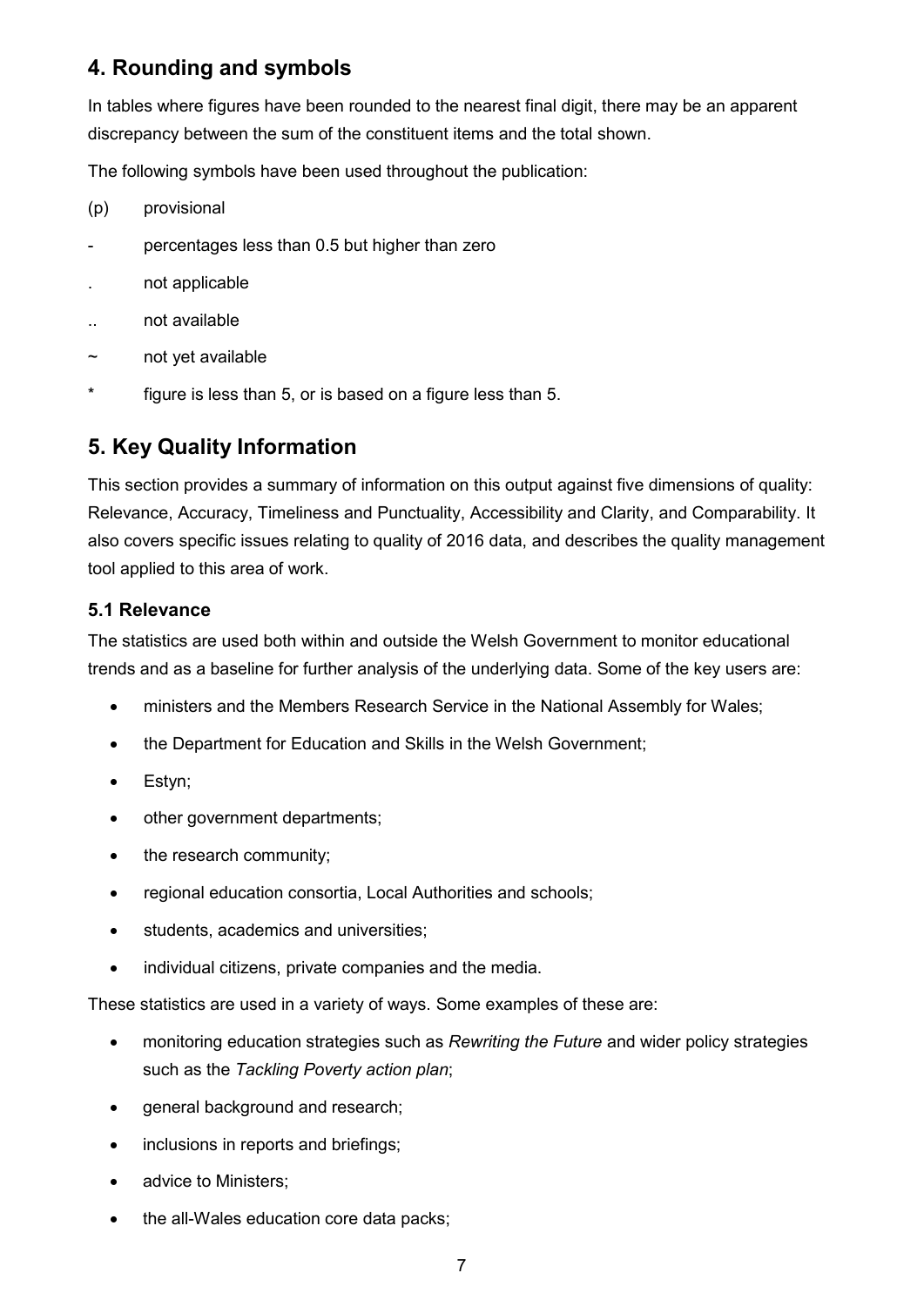- LA and school comparisons and benchmarks;
- to inform the education policy decision-making process in Wales including school reorganisation:
- to inform ESTYN during school inspections;
- the education domain of the Welsh Index of Multiple Deprivation;
- to assist in research in educational attainment.

#### **5.2 Accuracy**

Schools and local authorities have now had an opportunity to assess the provisional results for accuracy, and have supplied amended information where applicable. In keeping with previous years, the change between provisional and final data for all indicators is less than 1 percentage point.

#### **5.3 Timeliness and punctuality**

The data relate to all qualifications achieved between 1 September and 31 August of the academic year. The figures now include any exam re-grades, resits and missing qualifications where evidence was provided from schools within the allotted time period or was provided automatically by the awarding organisations.

#### **5.4 Accessibility and clarity**

This Statistical First Release is pre-announced and then published on the Statistics section of the Welsh Government website. It is accompanied by more detailed tables on [StatsWales](https://statswales.gov.wales/Catalogue/Education-and-Skills/Schools-and-Teachers/Examinations-and-Assessments) (updated in December), a free to use service that allows visitors to view, manipulate, create and download data.

School-level data is available through the My Local School website. This provisional data will not be added to My Local School but final data for the academic year will be added later in January.

#### **5.5 Comparability and coherence**

Following the Wolf Review of Vocational Education in England, GCSE reform in England and other changes introduced by the Department for Education in England, **data on Key Stage 4 attainment in England and Wales are no longer on a comparable basis**. The main differences are:

- Data for England limits the size of vocational qualifications to a maximum of 1 GCSE. Since 2015/16, data for Wales limits the size of vocational qualifications to a maximum of 2 GCSEs, following the recommendation in the Review of Qualifications. Prior to this, there was no limit on the size of vocational qualifications, with many choices being equivalent in size to 4 GCSE's.
- Data for England only allow the first entry in any examination to count regardless of grade. The best grade is taken in Wales.
- England has changed the way they discount qualifications so that similar general and vocational qualifications cannot both count in their statistics. This restriction does not apply in Wales.